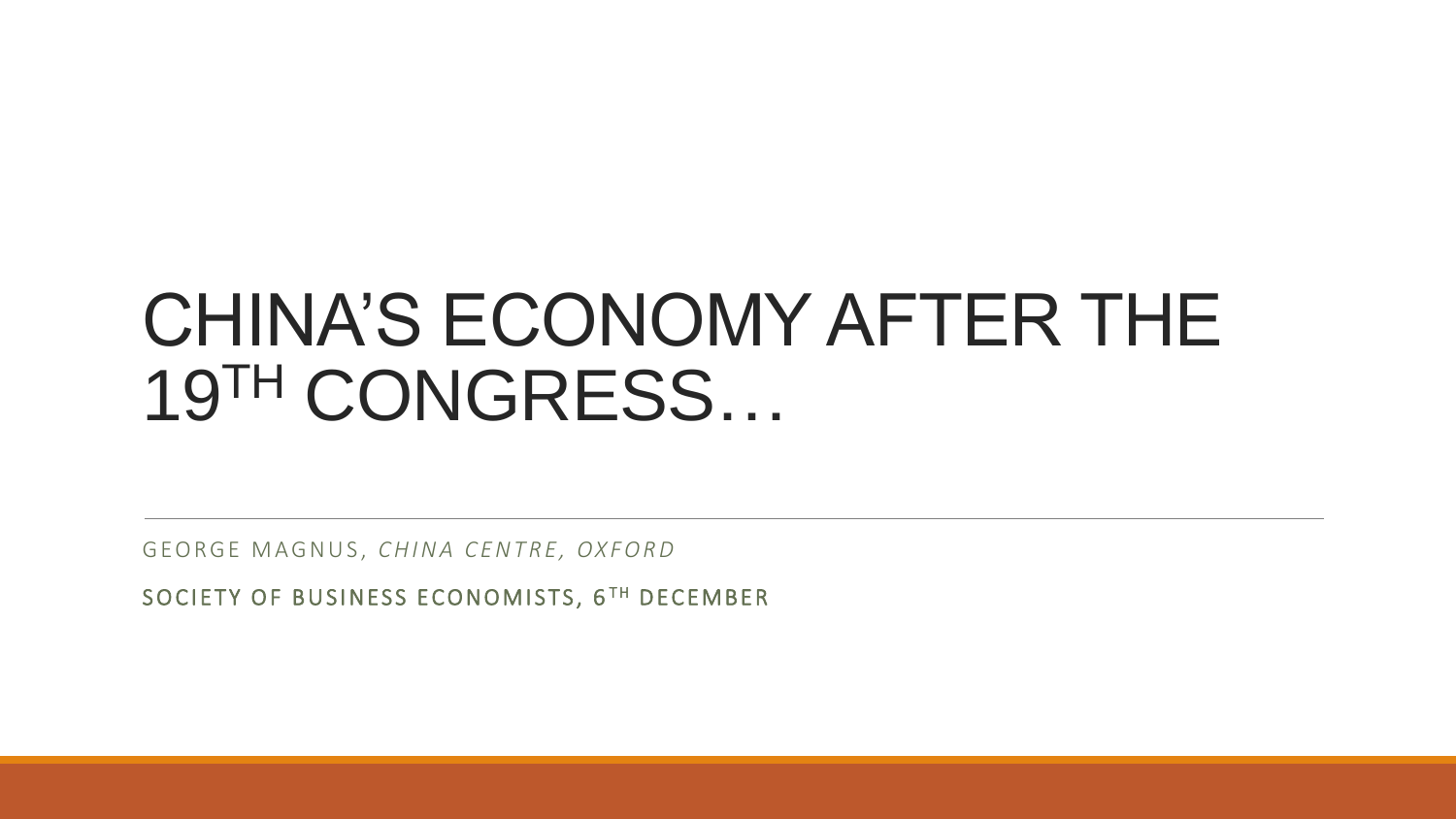# 1 Xi Thought on SWCC for a New Era

Joins Mao, and Deng (posthumously)

**Continuity** 

'The Chinese nation has stood up…' (Mao)

...' grown rich and become strong…' (Deng)

…'and it now embraces the brilliant prospects of rejuvenation … It will be an era that sees China moving closer to centre-stage and making greater contributions to mankind'… (Xi)

Purity and dominance of the Party: XJP > Party>State> China> World

What does this mean for policy-making and policy outcomes? For China's institutions?

Will politics now turn from tailwind to headwind?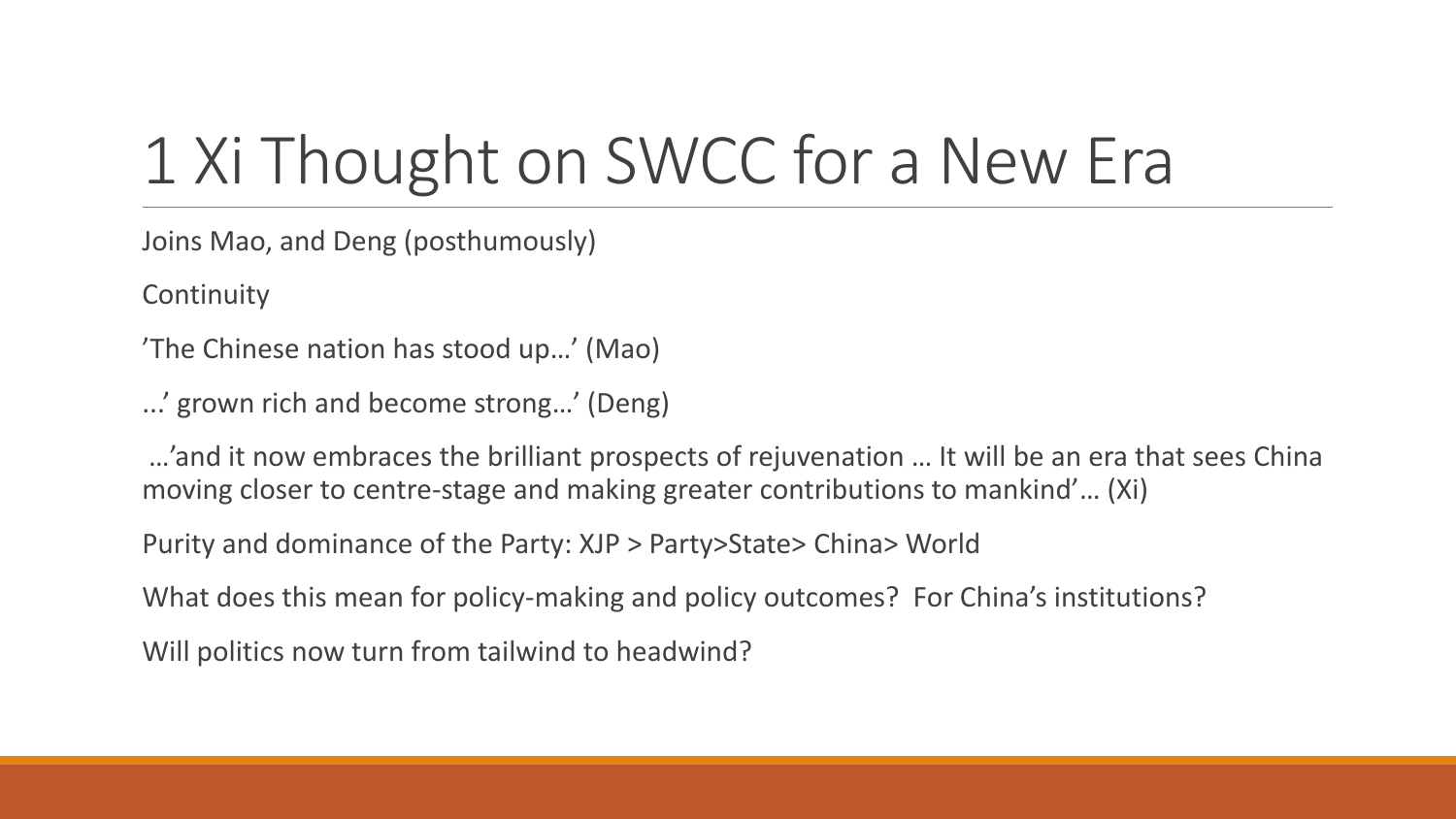## 2 No more hiding and biding

*XJP on China*: stand proudly among the nations of the world; become a leading global power; build a world-class military than can fight and win wars

*How the US/West sees China*: 1990s 'strategic partner'; 2000s 'responsible stakeholder'; now, economic rival and competitor, and adversary in struggle for global power in Eurasia?

*Working more with global institutions eg AIB, but mostly Belt and Road Intitative*: XJP-sponsored strategy in 2013, now also enshrined in constitution as a mission to pursue

East wind prevailing over the West wind......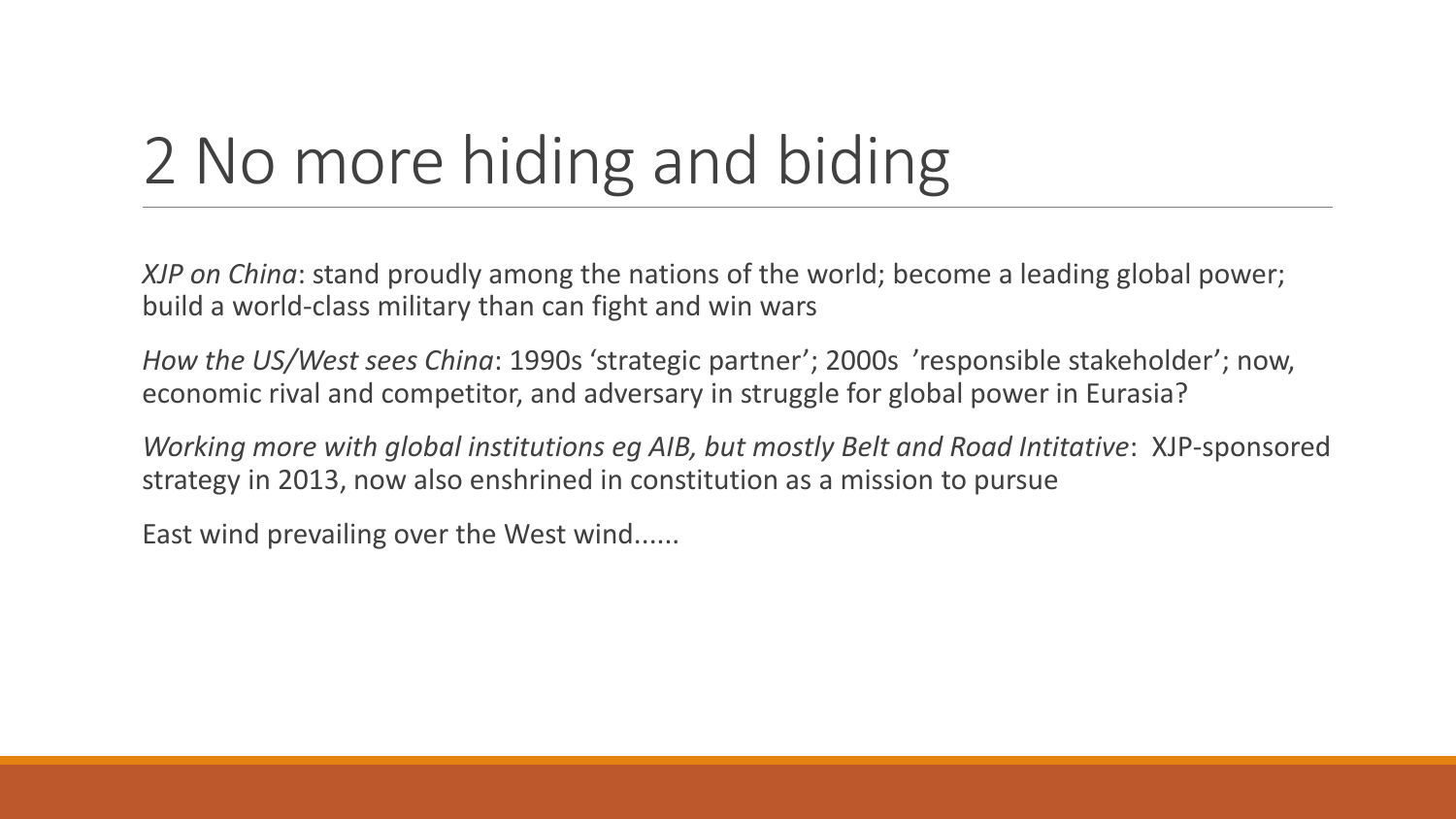# 3 Change in principal contradiction

Since 1981, btw 'ever growing material and cultural needs of the people, and backwards social production' – *put emphasis on high, persistent growth, almost at any cost*

Now, btw 'unbalanced and inadequate development, and the people's ever growing needs for a better quality of life' – *suggests emphasis shifting, at margin if not more deeply, from quantity to quality of growth*

#### Key questions:

Will growth target be abandoned/phased out?

Will economy play 2<sup>nd</sup> fiddle to social and environmental programmes, income inequality, rural urban divide?

Does government intend to build institutions of social inclusion?

*Bottom line*: As China's economy has matured, grown and become more globally integrated, its politics have become increasingly illiberal. Isn't this the central contradiction? And where does this end?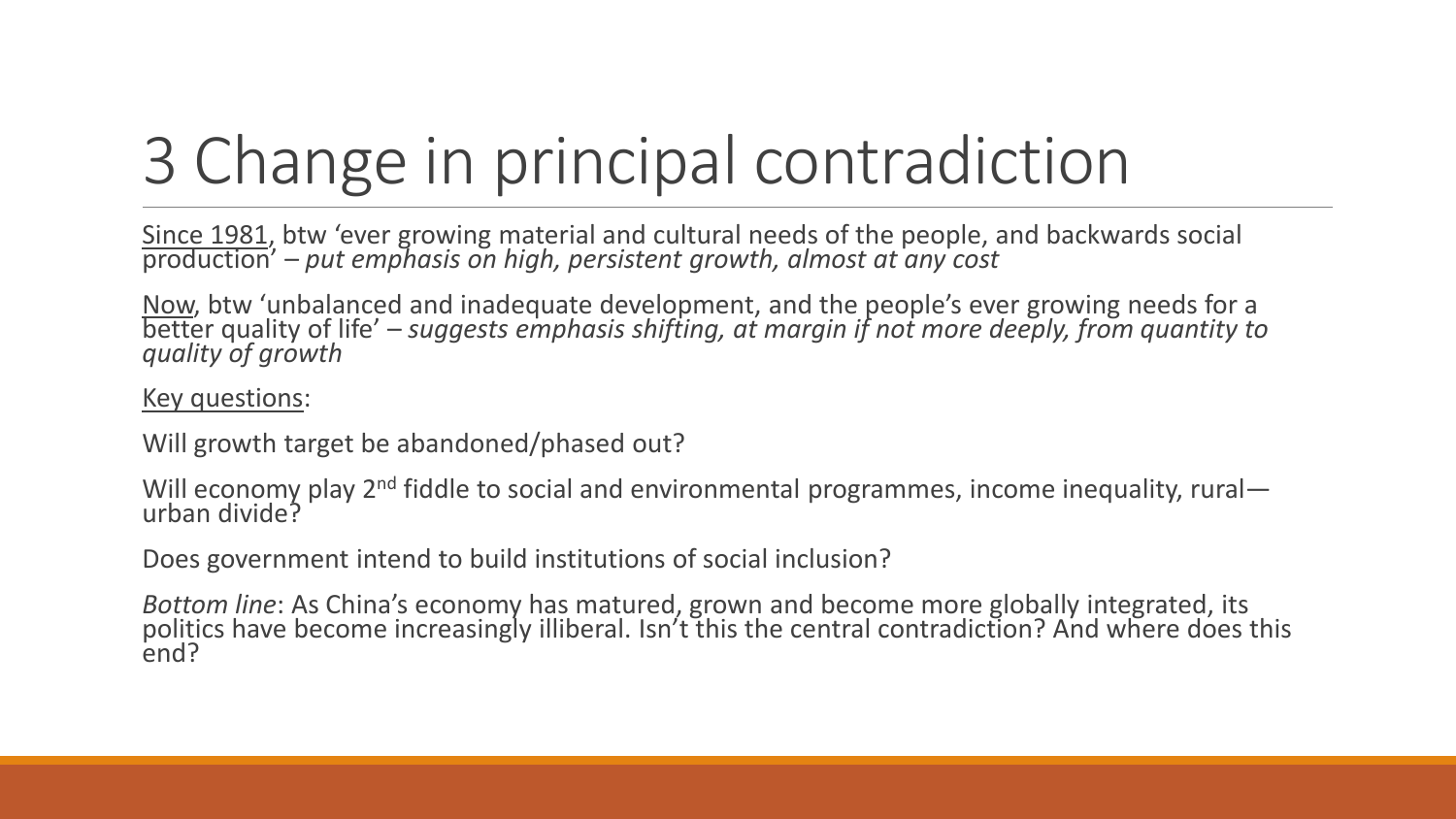#### China's 5 traps

2018-2020:

*The debt trap*

- can you have a harmless deleveraging?

*The renminbi trap*

- can you promote your own currency behind capital and fx controls, and keep a semi-peg when banking assets > fx reserves?

2020's:

*The demographic (aka rapid ageing) trap*

- how to compensate for a falling WAP, and provide social welfare for rapidly ageing population

*The middle income trap*

- innovation, productivity and smarter growth – but also about governance and inclusive institutions

*The Belt and Road trap*

- geopol and econ drivers, mainly w/countries with weak governance structures, commercial risks/political resistance – where will this leave banks and SOEs?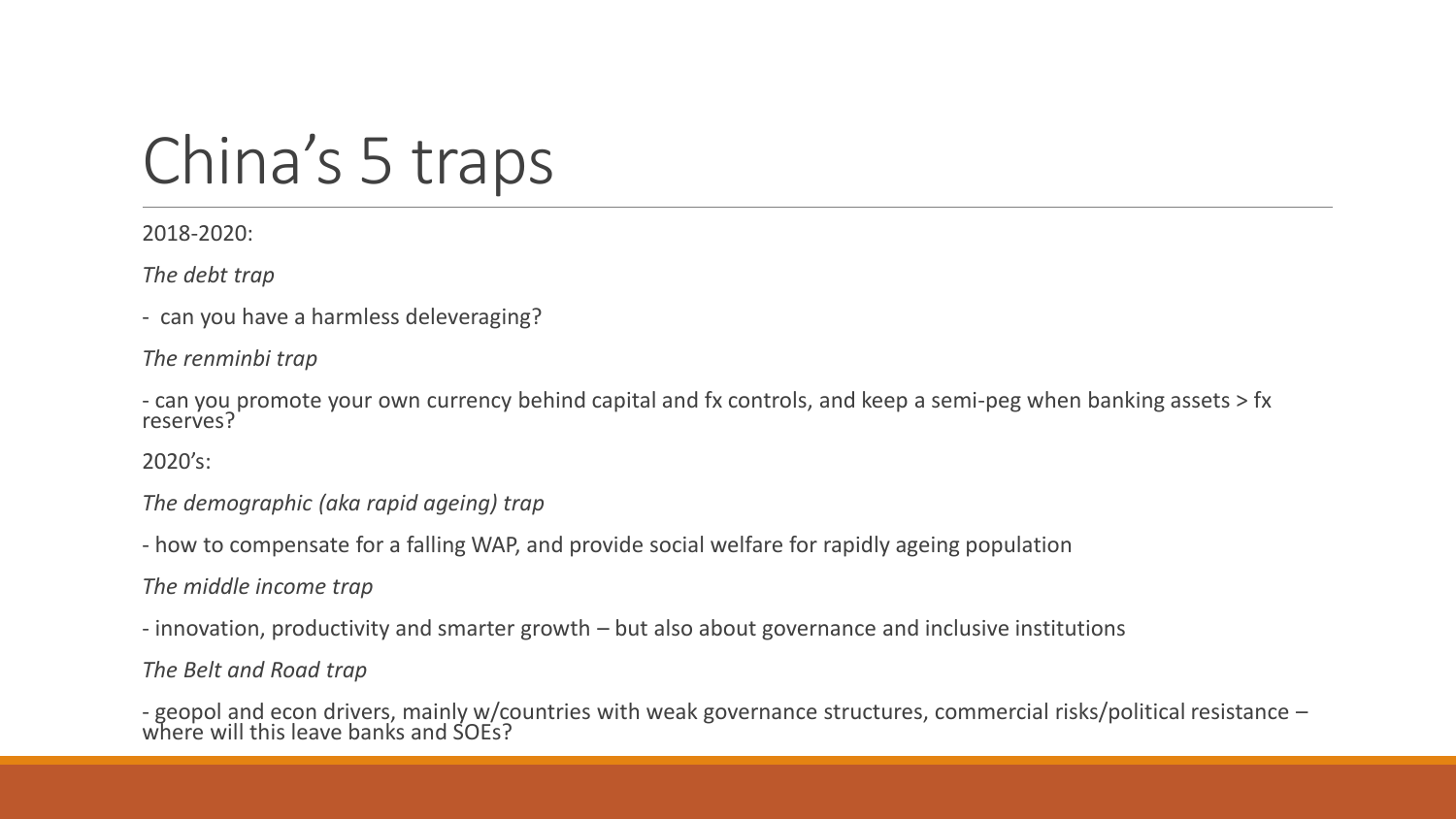#### China credit expansion, slowing not really deleveraging



Source: DSG Asia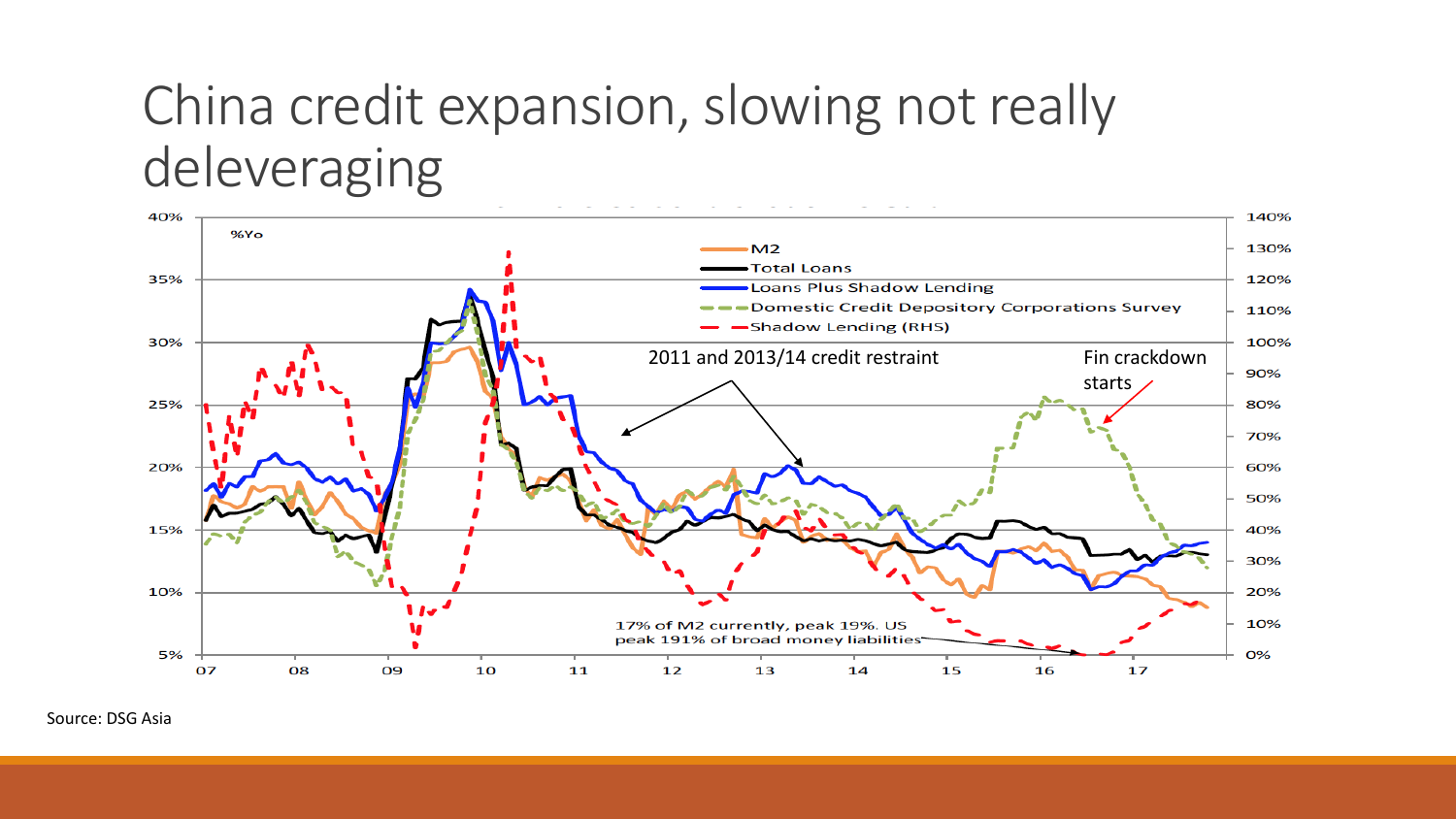#### Domestic credit depositary institutions claims



Source: DSG Asia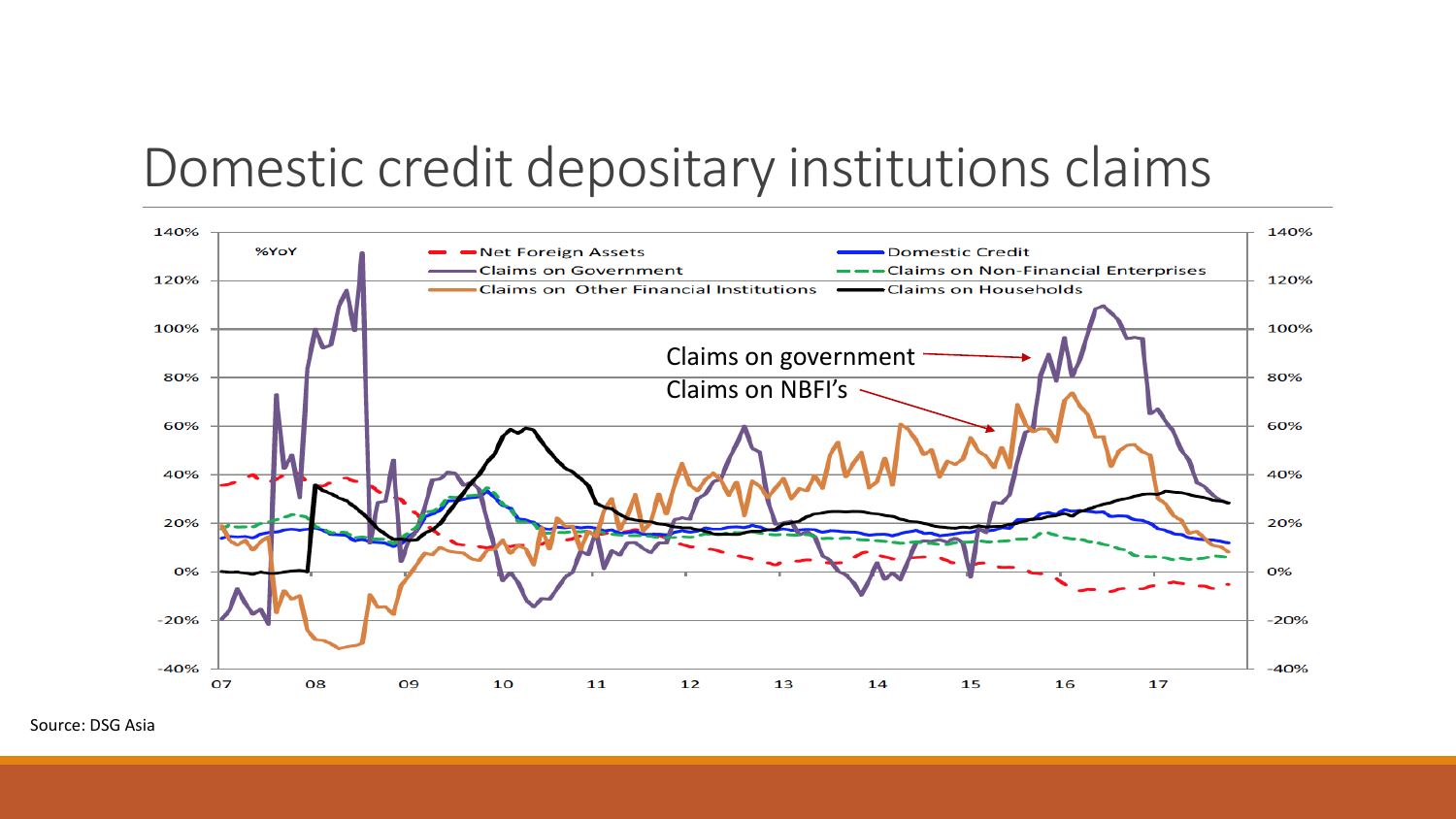#### China BoP position not what it used to be – and the resvs barely recovered 'cos of….



Source: DSG Asia